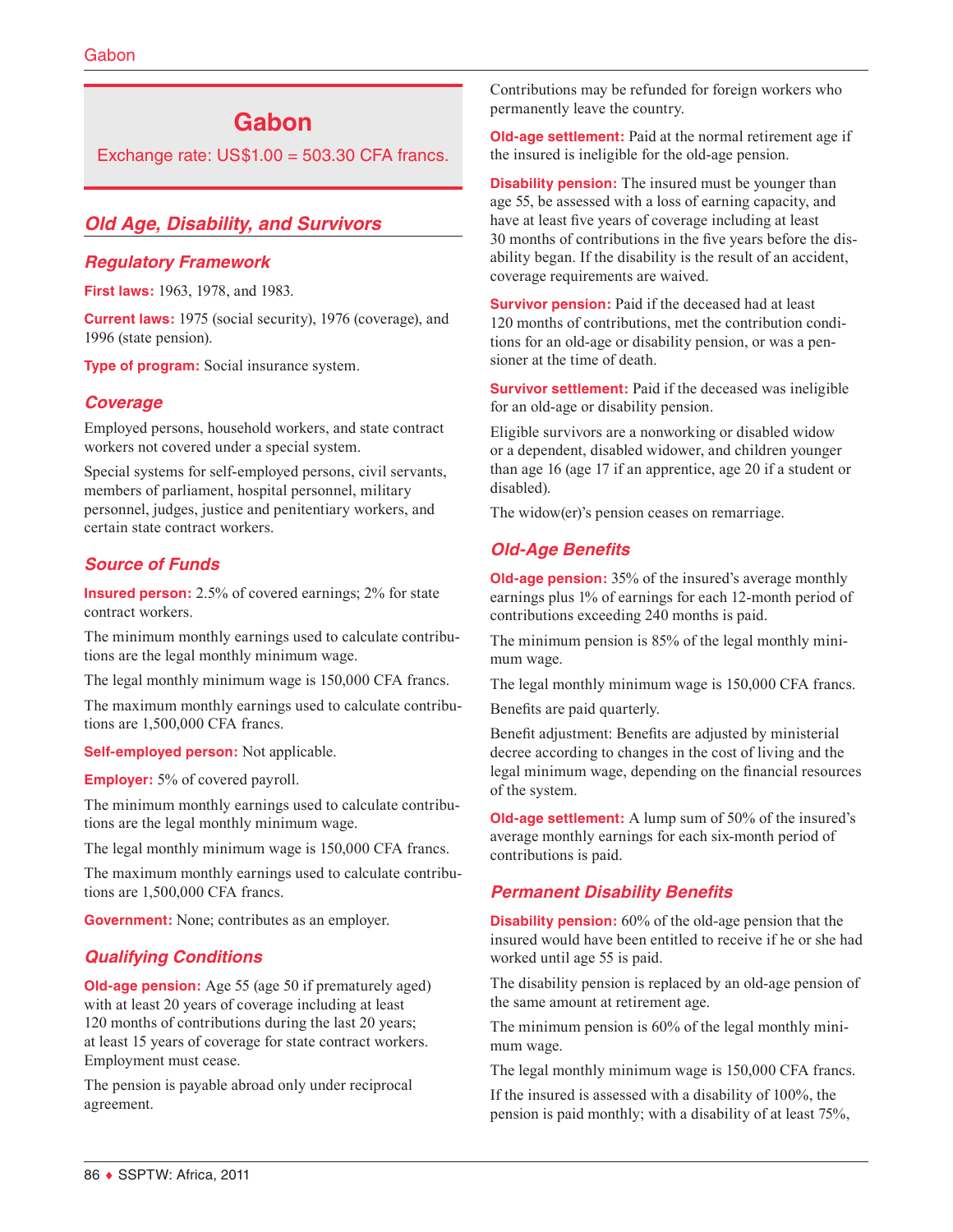the insured can request monthly payments; otherwise, the pension is paid quarterly.

Benefit adjustment: Benefits are adjusted by ministerial decree according to changes in the cost of living and the legal minimum wage, depending on the financial resources of the system.

#### *Survivor Benefits*

**Survivor pension:** 50% of the old-age pension the deceased received or would have been entitled to receive is paid. If there is more than one widow, the pension is split equally.

**Orphan's pension:** 20% of the old-age pension the deceased received or would have been entitled to receive is paid to each eligible orphan; 35% if the orphan's mother is ineligible for the widow's pension.

All survivor benefits combined must not exceed 85% of the deceased's pension.

Pensions are paid quarterly.

Benefit adjustment: Benefits are adjusted by ministerial decree according to changes in the cost of living and the legal minimum wage, depending on the financial resources of the system.

**Survivor settlement:** A lump sum of a month of the old-age pension the deceased would have been entitled to receive with at least 120 months of coverage multiplied by the number of six-month periods of actual coverage is paid to the widow. If there is more than one widow, the pension is split equally.

## *Administrative Organization*

Ministry of Labor and Social Insurance provides general supervision.

National Social Security Fund [\(http://www.cnss.ga\)](http://www.cnss.ga), governed by a tripartite council and director general, administers contributions and benefits.

# *Sickness and Maternity*

## *Regulatory Framework*

**First law:** 1952 (labor code).

**Current laws:** 1975 (social security), 1976 (coverage), 1995 (health), 2007 (health care), and 2007 (health insurance).

**Type of program:** Social insurance and social assistance system. Maternity and medical benefits only.

## *Coverage*

**Social insurance:** Employed persons and their dependents.

Special system for civil servants, military personnel, selfemployed persons, and state contract workers.

**Social assistance:** Citizens and residents of Gabon aged 16 or older who earn less than the legal monthly minimum wage.

The legal monthly minimum wage is 150,000 CFA francs.

# *Source of Funds*

**Insured person:** None.

**Self-employed person:** None.

#### **Employer:**

*Social insurance:* 2% of covered payroll for medicine, 1.5% for hospitalization, and 0.6% for medical examinations. Cash maternity benefits are financed by employer contributions made under Family Allowances.

The maximum monthly earnings used to calculate contributions are 1,500,000 CFA francs.

*Social assistance:* None.

#### **Government:**

*Social insurance:* None.

*Social assistance:* The total cost (financed through revenues from a tax on cell phone companies and certain financial transactions; general revenues cover any deficit).

## *Qualifying Conditions*

**Cash sickness benefits:** No statutory benefits are provided. (The 1962 labor code requires employers to provide paid sick leave.)

**Cash maternity benefits (social insurance):** Women must be in insured employment for at least four months.

**Medical benefits (social insurance and social assistance):** There is no minimum qualifying period.

# *Sickness and Maternity Benefits*

**Sickness benefit:** No statutory benefits are provided. (The labor code requires employers to provide paid sick leave for up to six months.)

**Maternity benefit (social insurance):** 50% of the insured's last monthly earnings is paid for up to six weeks before and eight weeks after the expected date of childbirth; may be extended up to three weeks if there are complications resulting from pregnancy or childbirth.

## *Workers' Medical Benefits*

**Medical benefits (social insurance):** Benefits include hospitalization, inpatient and outpatient treatment, medicine, and transportation. National Social Security Fund (CNSS) hospitals and dispensaries and other participating establishments provide medical services.

Cost sharing: Maternity care and medicine are free. The insured contributes to the cost of other medical services.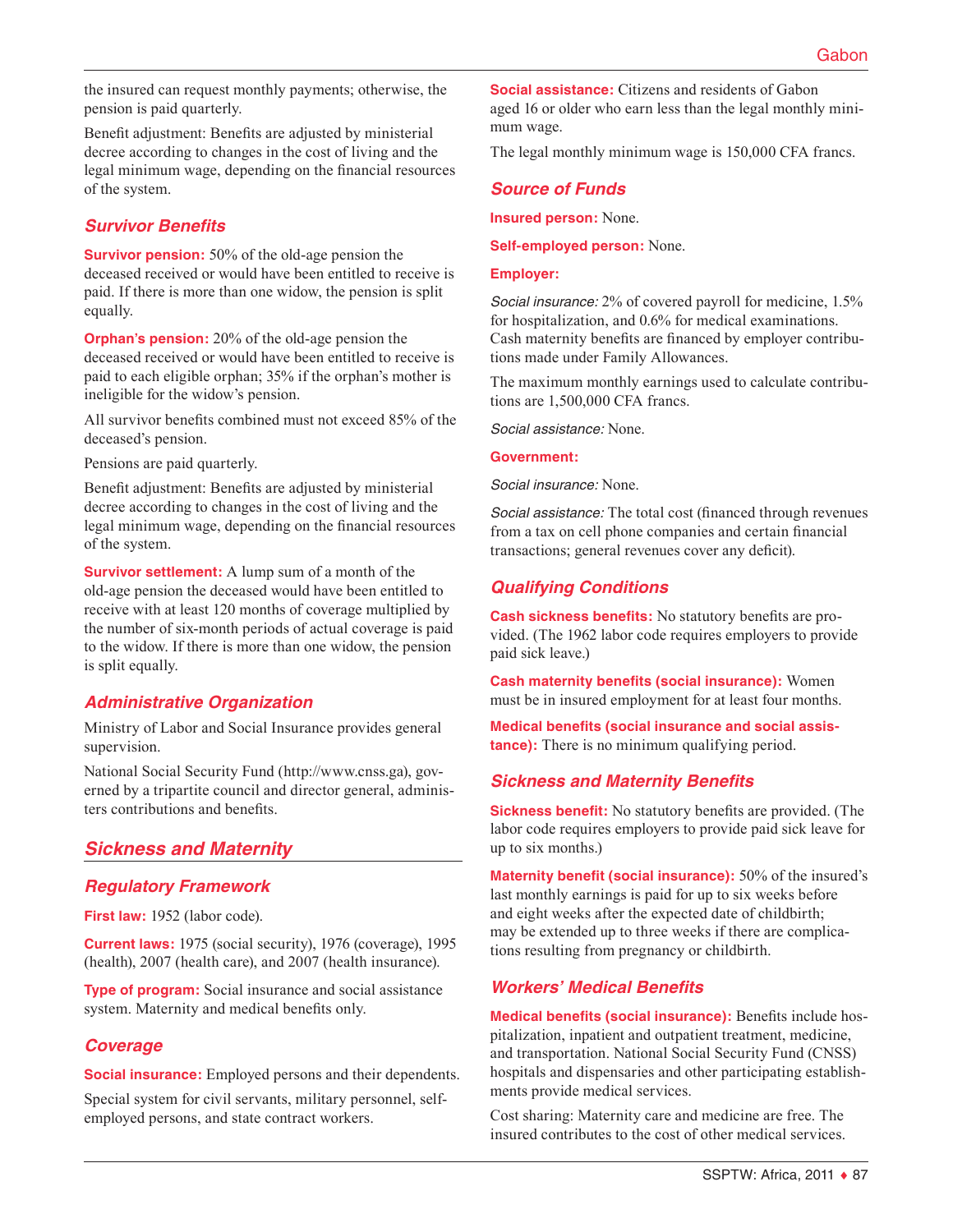The labor code requires employers to provide certain medical services.

**Medical benefits (social assistance):** Benefits include general and specialist medical care, hospitalization, inpatient and outpatient treatment, generic medicine, mandatory vaccinations, prostheses, appliances, laboratory and X-ray fees, transportation, and maternity care for up to 30 days after childbirth. Hospitals, clinics, and facilities affiliated with the National Health Insurance and Social Assistance Fund (CNAMGS) provide medical services.

Cost sharing: The insured contributes to the cost of medical services according to a schedule in law.

Women receiving maternity medical benefits must undergo three prescribed medical examinations.

## *Dependents' Medical Benefits*

Medical benefits for dependents are the same as those for the insured.

## *Administrative Organization*

Ministry of Labor and Social Insurance provides general supervision.

National Social Security Fund [\(http://www.cnss.ga\)](http://www.cnss.ga), governed by a tripartite council and director general, administers the social insurance program.

National Health Insurance and Social Assistance Fund administers the social assistance program.

# *Work Injury*

## *Regulatory Framework*

**First law:** 1935.

**Current laws:** 1975 (social security) and 1996 (state pension).

**Type of program:** Social insurance system.

#### *Coverage*

Employed persons, including members of cooperatives, apprentices, and students; and prisoners working in prison workshops.

Special systems for civil servants, military personnel, selfemployed persons, and state contract workers.

## *Source of Funds*

**Insured person:** None.

**Self-employed person:** Not applicable.

**Employer:** 3% of gross payroll.

**Government:** None; contributes as an employer.

## *Qualifying Conditions*

**Work injury benefits:** There is no minimum qualifying period. Accidents that occur while commuting to and from work are covered.

## *Temporary Disability Benefits*

100% of the insured's average daily earnings in the 30 days before the disability began is paid from the day after the disability began until full recovery or certification of permanent disability. The employer pays the benefit for the day of the accident.

The daily benefit may be paid in part or in full if the insured resumes a gainful activity during rehabilitation for full-time work. The combined income from benefits and earnings must not exceed the earnings used to calculate benefits.

#### *Permanent Disability Benefits*

**Permanent disability pension:** If the insured is assessed with a total disability, 100% of the insured's average earnings is paid.

The minimum permanent disability pension is the legal monthly minimum wage.

The legal monthly minimum wage is 150,000 CFA francs.

Partial disability: The pension is the insured's average earnings multiplied by 0.5 times the assessed degree of disability for the portion of disability between 10% and 50% and by 1.5 times the portion greater than 50%. For an assessed disability of 10% or less, a lump sum is paid.

Constant-attendance supplement: If the insured requires the constant attendance of others to perform daily functions, 40% of the pension is paid.

If the insured is assessed with a disability of 100%, the pension is paid monthly; with a disability of at least 75%, the insured can request monthly payments; otherwise the pension is paid quarterly.

Benefit adjustment: Benefits are adjusted by ministerial decree according to changes in the cost of living and the legal minimum wage, depending on the financial resources of the system.

#### *Workers' Medical Benefits*

Benefits include medical, dental, and surgical care; hospitalization; medicine; appliances; laboratory services; X-rays; rehabilitation; and transportation.

#### *Survivor Benefits*

**Survivor pension:** 30% of the deceased's average monthly earnings is paid to the widow(er). If there is more than one widow, the pension is split equally. The pension ceases on remarriage.